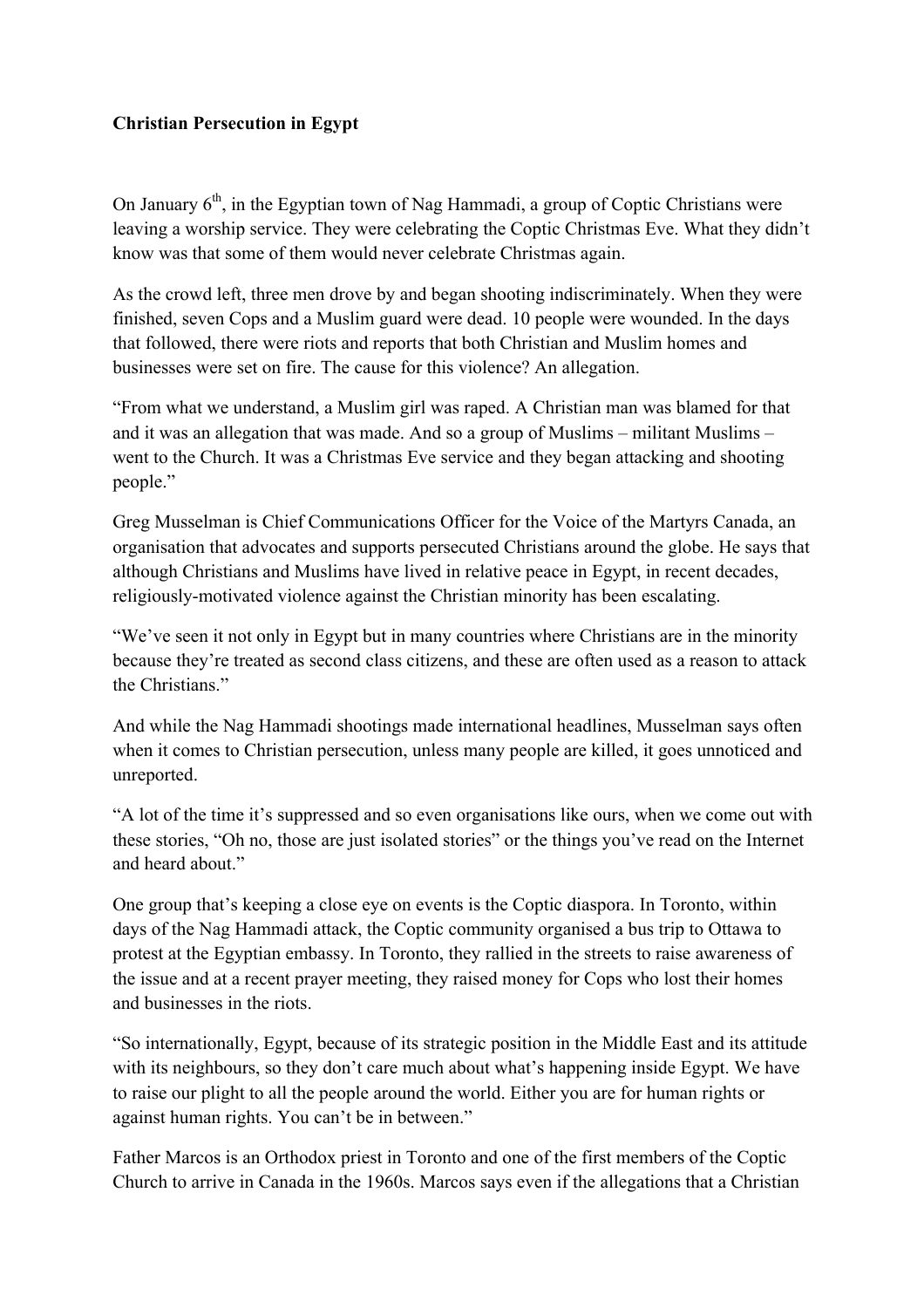man raped a Muslim girl are true, the attacks on the Church goers in Nag Hammadi were unjustified.

"So he was a young man. He could have raped her. But do we kill the whole community, or attack the whole community because of the fault of one person? In which law, in what law of land this happens? They know the name of the girl. They know the name of the boy. The police can find them and everything. What has the community done? Do we penalise for the mistake of one person?"

He says the rise of extremism in Egypt is the reason behind the increase in religiouslymotivated attacks against Christians.

"Not all Muslims are fanatics, this is what I would like to stress. The trend of fanaticism or extremism started in the last 30 years. So because of this, that's why our people are suffering. Usually the Muslims go and give good wishes to the…the Muslims will come to give good wishes to the Christians on our feasts, and Christians go out to give good wishes to the Muslims on their feasts, and so forth."

Greg Musselman agrees but says it's not just about religion. Economic and social factors also play a role.

"There has been a growth in the Church. You know, not just a Church that is passive and sitting back, but they're becoming more passionate about sharing their faith in Jesus Christ. Things like you know, jobs – people will use the fact that Christians are wanting to have professional jobs and get an education, and then using religion to put people down."

While Egypt is widely known as a Muslim nation, it's also still home to a large Christian community, says Musselman, one that people know little about.

"Most of the Christians that are in Egypt are Coptic. There are of course some Protestant Evangelicals as well, and some Catholics but for the most part, the Christians in Egypt are Coptic. Coptic Christians were the Orthodox Christians, and their history goes right back to the time of Jesus. And at one time of course, in Egypt, Christians were the predominant religion in that country, up until about the 7th Century when the Islamic invasion came, and they have since that point been the minority."

While the Egyptian constitution states there is religious freedom, it's not quite what you think, he says.

"So if I was a Coptic wanting to become a Muslim, they're free to do that. But to go the other way, you can't do that. You can't leave Islam, and join the Coptic Church or the Baptist Church, or an Evangelical Church or Presbyterian Church. It's not permitted in their society."

All Egyptians, says Musselman, must carry identity cards which bear both the name and religion of the cardholder, which can make them easy targets for discrimination.

"And that's how you differentiate between somebody who's a Muslim and a Christian. And if they do see the card, you know, it says 'Christian', they can refuse them a job, they can refuse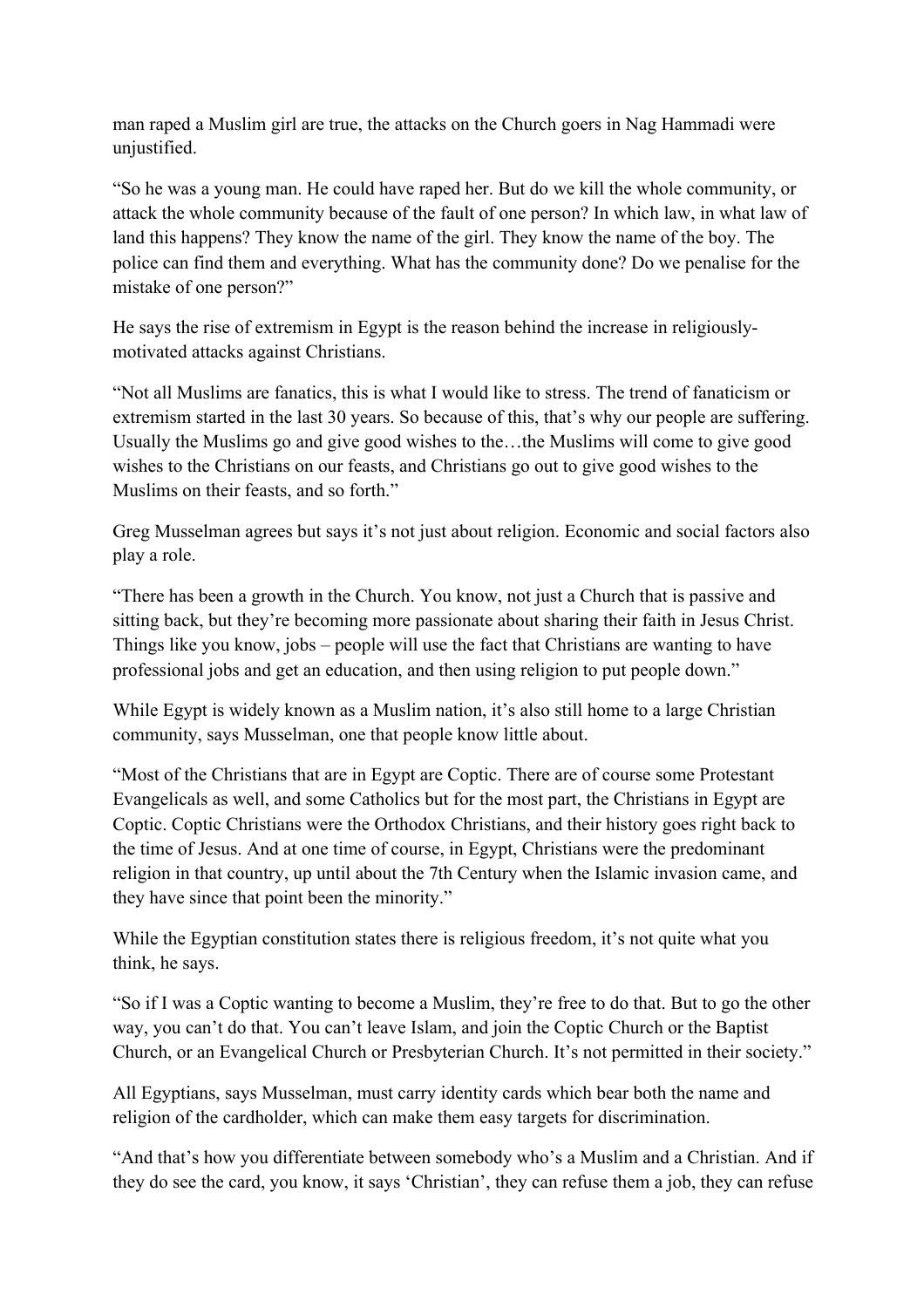to serve them, they can not allow them to go into the university or college so they can further their education."

And for Muslims who convert to Christianity, having their identity card changed is often difficult and dangerous, says Musselman.

"Now, a well-known case – and it's not the only one but it's the most prominent – a Christian by the name of Mohammed Hijazi, an Islamic man that had converted to Christianity and is a Christian, he said, "I want to have my identity card changed to say 'Christian'." And so Mohammed Hijazi's case, it caused quite a stir in the media, where you had Islamic leaders coming out and saying this man must be insane, and his own father said he would kill him."

Building codes in Egypt have also been a source of contention for the country's Christians. A rule from the days of the Ottoman Empire known as the Hamayouni Decree required non-Muslims to have building permits and repairs approved by the President. In 2005, a new Presidential law gave Egypt's governors the power to approve or deny permits for existing churches and although intended to level the playing field, it hasn't, says Musselman, and it serves a purpose.

"Well, it is to stop the growth of the Church. Clearly they're being discriminated against, and it seems illogical. Now there are those within the Egyptian culture, Muslims, that are saying, "No, let the Christians fix their buildings. Let them build their buildings, we don't have a problem with that." But there are many within the culture that do and so sometimes, the voices of more reason are drowned out by more of the militant voices."

"But I love you so much because you are my dad, and because Jesus taught me to love."

And although they face harassment and a possible threat to their lives, he says Christians living in Egypt are speaking out despite and against discrimination.

"We've met many wonderful Christians there, that are working underground. We've met lawyers, those that are trying to approach it from a legal standpoint and reminding government officials and others that they have rights."

Here in Canada, Father Marcos says his community is using, and will continue to use, peaceful means to draw attention to what's happening to their Christian brothers and sisters.

"We don't have anything to defend ourselves except through prayer, fasting and good will. And that's it. With the fanatics, it's...these things are seen as points of weaknesses. For us, it's a point of strength because God defends his own Church. But still we have to ask for our rights. When Paul was persecuted, he said, "I raise my case to Caesar." He was asking for his because he was a Roman citizen."

In January, three people were arrested for the Nag Hammadi shootings. In the meantime, Coptic communities around the world are moving forward, continuing to defend their rights and shine a light on an often-forgotten community increasingly at risk of dying because of their faith.